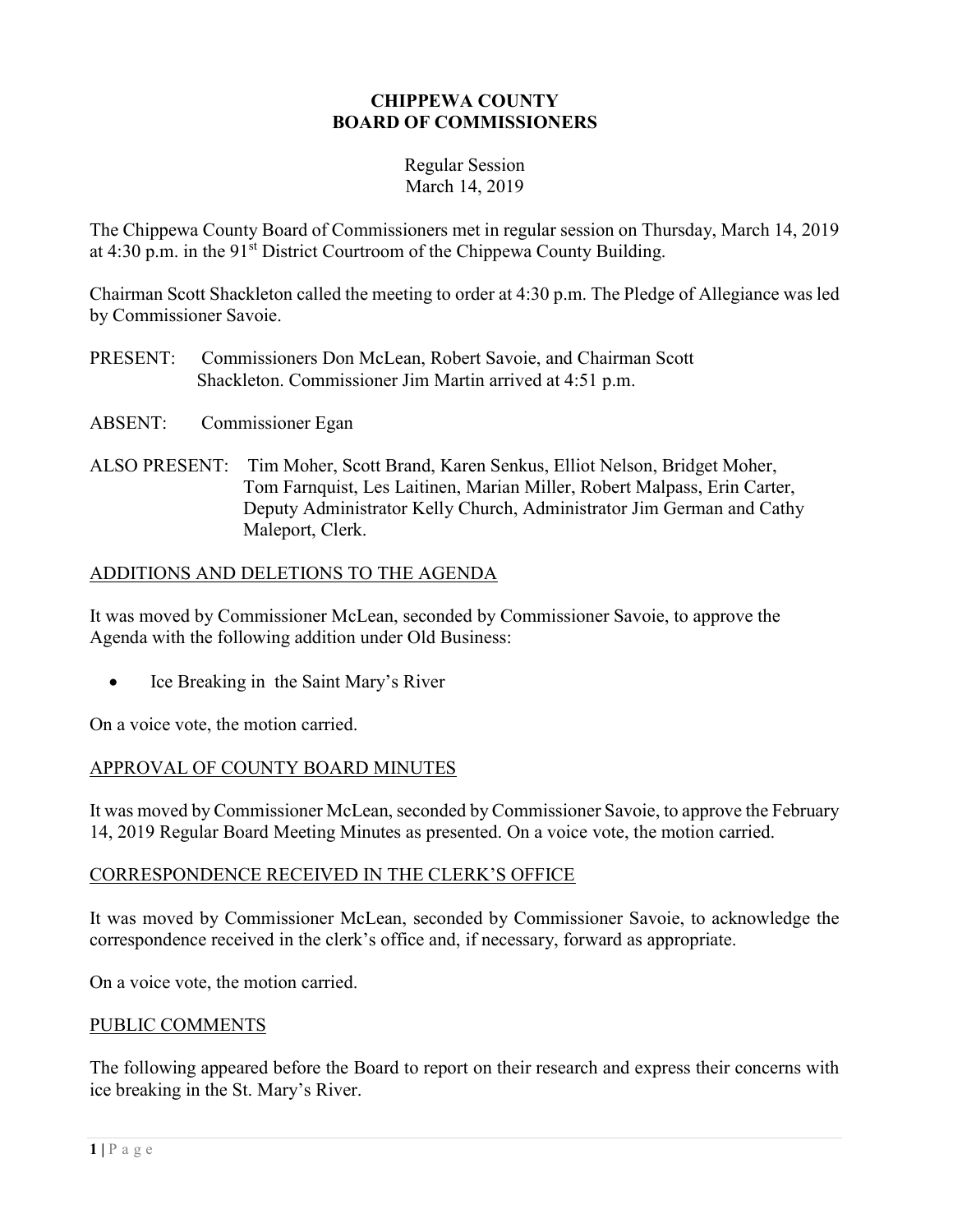- Les Laitinen
- Robert Malpass

Erin Carter together with Elliott Nelson appeared before the Board to introduce themselves. Ms. Carter is the New Michigan State University Director and Mr. Nelson is with the Michigan Sea Grant program. He explained that the Sea Grant program works to help promote sustainable use of coastal resources and promote coastal economy. Mr. Elliott also provided a sampling of what the Sea Grant does across the area.

ADMINISTRATOR'S REPORT – Jim German, given for informational purposes only - no action items.

### OLD BUSINESS

### ICE BREAKING IN THE ST. MARY'S RIVER (Added to the Agenda)

A lengthy discussion took place relating to ice breaking in the St. Mary's River. During discussion, Commissioner McLean raised his concerns, in particular, with the West Neebish Channel and ice breaking. He referenced specific language that reflected the procedures to be followed if the West Neebish Channel had to be opened under an emergency situation.

Chairman Shackleton read an e-mail he received from Mark Gill, director of vessel traffic that stated that there is no plan to open the West Neebish Channel ahead of the 25<sup>th</sup> of March Lock Opening.

There were no action items.

#### NEW BUSINESS

#### RESOLUTION 19-05

#### SPECIAL RECOGNITION OF BARBARA FORTIN

It was moved by Commissioner Savoie, seconded by Commissioner McLean, to approve Resolution 19-05 as follows:

#### RESOLUTION NO. 19-05

#### RESOLUTION IN APPRECIATION AND SPECIAL RECOGNITION OF BARBARA FORTIN

- Let It Be Known, that it is with great pride that the Chippewa County Board of Commissioners join together with the employees and residents of Chippewa County, to express their wish of good health and happiness upon her retirement; and
- WHEREAS. Barbara Fortin, has served the citizens of Chippewa County through her commitment to the County and its citizens.  $\it Barbara$  Fortin has provided exceptional service to numerous individuals during her thirty-six years of service, and for this we extend our thanks;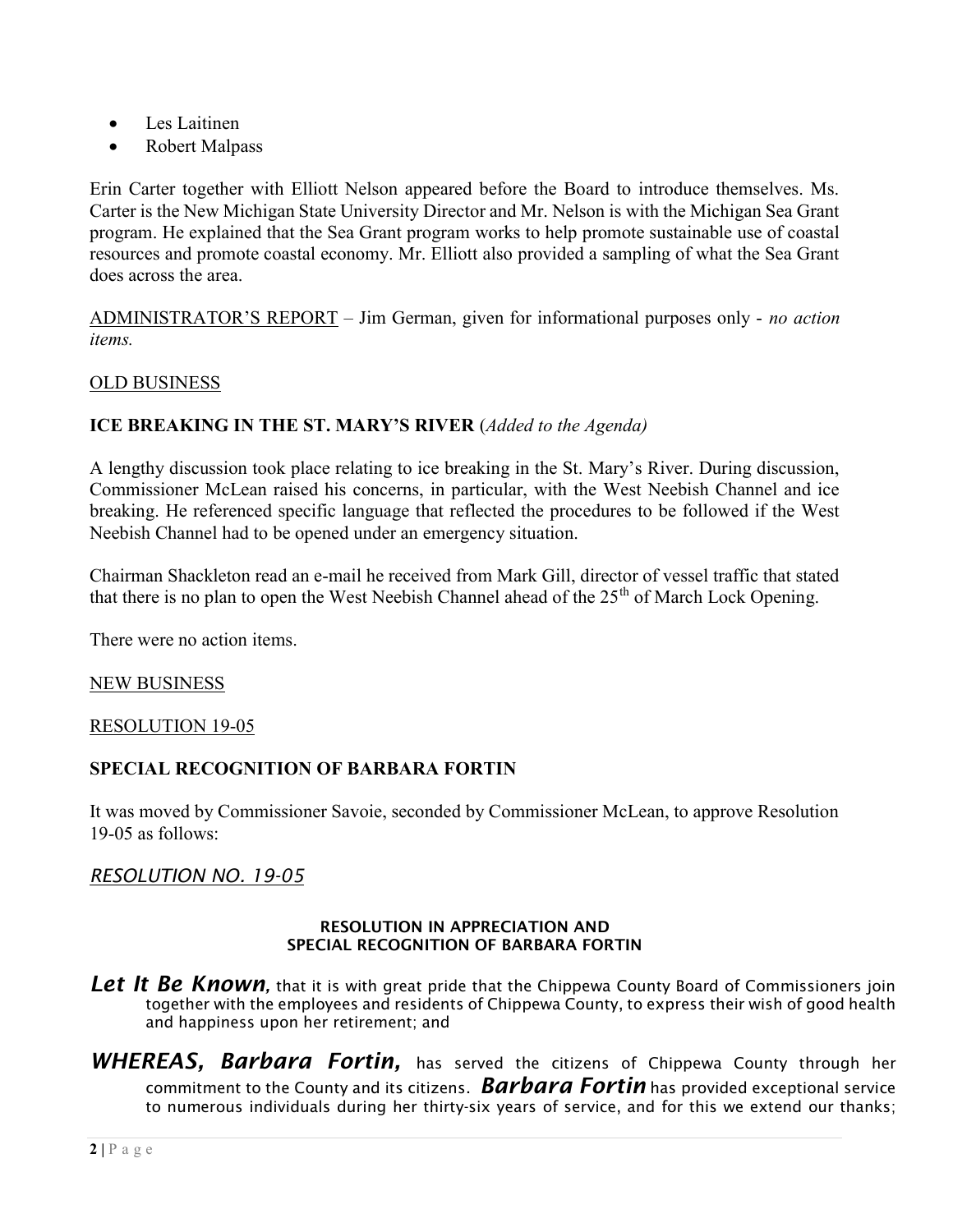and

- WHEREAS, Barbara Fortin, has taken personal pride in her work with the Chippewa County Clerk's Office, the Friend of the Court Office, and the Judges she has worked with; she worked hard to continue the enhancements for Chippewa County's residents, and her efforts have not gone unnoticed by those who benefit from her efforts; and
- WHEREAS, Barbara Fortin through her high-performance standards, her kind friendship, her effectiveness, her passion, and her insight has earned her fellow workers' and citizens' utmost respect. Barbara Fortin is a shining example of the commitment needed and selflessly given to serve the citizens of Chippewa County who could not always look out for themselves.

IN SPECIAL TRIBUTE, therefore upon her retirement from Chippewa County, this document is signed and dedicated to honor **Barbara Fortin**, for her countless contributions to Chippewa County, and the individuals she served so well. For her untiring efforts in improving Friend of the Court services for the citizens of this County, we join together to extend to **Barbara Fortin** a gracious thank you for a job well done.

## A VOTE WAS TAKEN AS FOLLOWS

AYES: Commissioners Martin, McLean, Savoie and Chairman Shackleton

NAYS: None

# THE RESOLUTION WAS DECLARED ADOPTED.

RESOLUTION 19-06

# REVISE MEDICARE PRESCRIPTION DRUG BILL

It was moved by Commissioner McLean, seconded by Commissioner Martin, to approve Resolution 19-06 as follows:

### RESOLUTION NO. 19-06 RESOLUTION TO REVISE MEDICARE PRESCRIPTION DRUG BILL OF 2003

WHEREAS, health care costs continue to rise for all Americans and, for some Americans, this increase can be devastating; and

WHEREAS, Medicare is the focus of many lawmakers who portray it as an "entitlement" program that costs the Treasury too much money. Technically, the term "Entitlement" is correct but it has an unfortunate connotation; and

WHEREAS, Medicare is an essential medical plan that millions of seniors and disabled individuals depend upon to stay alive. Medicare is not a gift, as the term "entitlement" suggests. Many of the beneficiaries have worked their entire adult life and paid into the system in order to receive this crucial medical plan; and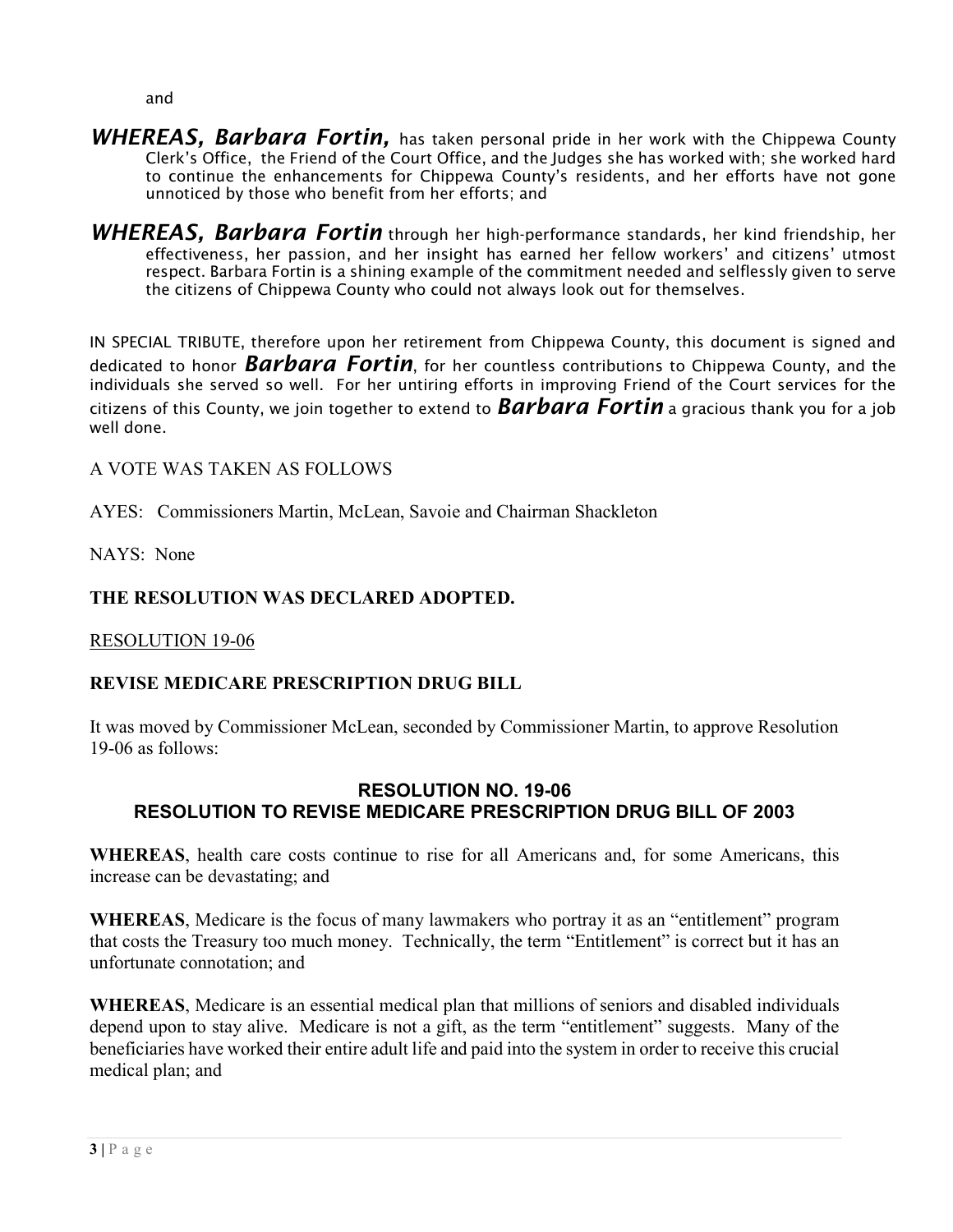WHEREAS, due to spiraling costs largely associated with the price of prescription medications, our elected officials find themselves passing on increased costs to those who can least afford that increase, namely senior citizens and disabled individuals who are on Medicare's Part D Drug Program; and

WHEREAS, when congress enacted Medicare Prescription Drug Bill they enacted a law that does not allow Medicare to negotiate with pharmaceutical companies for drug prices the way Medicaid and the Veterans Administration does; and

WHEREAS, one economist, Dean Baker, estimates that Medicare could have saved approximately \$332 billion dollars between 2006 and 2013 (approximately \$50 billion a year) had the Department of Health and Human Services been permitted to negotiate prices of drugs with the drug companies, as federal agencies do in other programs; and

WHEREAS, rising prescription drug costs have been the primary reason for the increase in health benefit costs; and

WHEREAS, the increasing cost of prescription drugs and outrageous profits made by pharmaceutical companies is a systemic problem that significantly affects our state and our nation. It deserves nonpartisan effort; and

WHEREAS, we must prevent our elected officials from balancing the budget on the backs of those who can least afford it, the elderly and disabled. Increases in premiums and drug costs are unacceptable ways to deal with a flawed Medicare Prescription Drug Bill; and

WHEREAS, we must preserve the Medicare program as is currently exists and to do so requires immediate action to cut unnecessary costs, particular in the area of prescription drug coverage; and

WHEREAS, we must revise the Medicare Prescription Drug Bill of 2003 to allow negotiating lower drug prices and the importation of identical, cheaper, drugs from Canada and elsewhere; and

WHEREAS, we cannot allow the previously approved bill to stand as adopted at the risk of having the Medicare program be the cause of a staggeringly increasing deficit which will require tax increases or cuts to the rest of the government, nor can we allow the continuance of price increases to our citizens, which may cause many to contemplate discontinuing medically necessary drugs in order to pay their bills, heat their homes and have food on the table.

THEREFORE BE IT RESOLVED that the Chippewa County Board of Commissioners goes on record urging our legislators to immediately commence the process of revising the Medicare Prescription Drug Bill of 2003 to allow negotiating lower drug prices and the importation of identical, cheaper drugs from Canada and elsewhere; and

BE IT FURTHER RESOLVED that a copy of this resolution be forwarded to our area Federal and State Legislators, the National Association of Counties, the Michigan Association of Counties and the other Michigan Counties.

# A VOTE WAS TAKEN AS FOLLOWS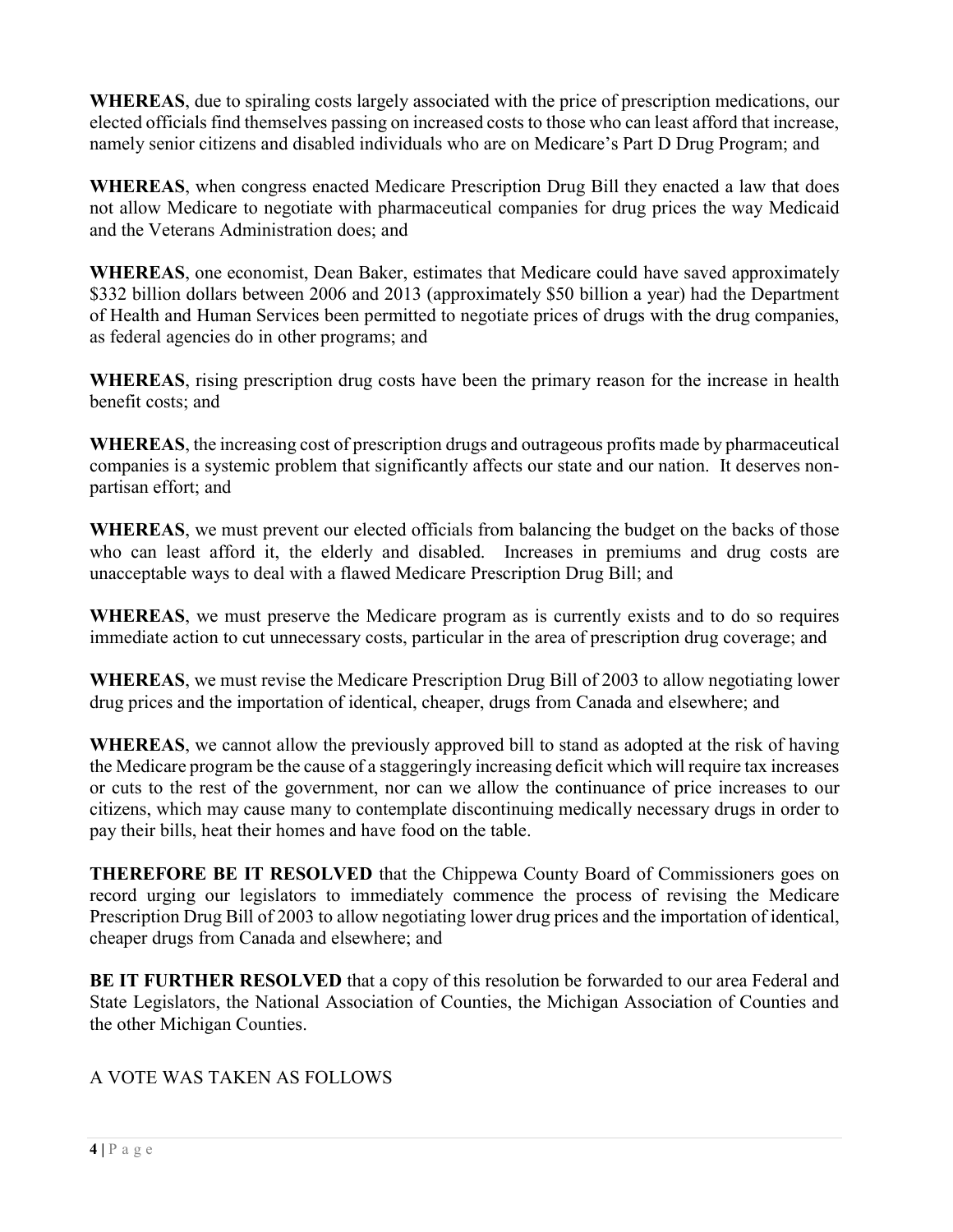AYES: Commissioners Martin, McLean, Savoie and Chairman Shackleton

NAYS: None

# THE RESOLUTION WAS DECLARED ADOPTED.

RESOLUTION 19-07

### SPECIAL TRIBUTE TO FRANK SASSO

It was moved by Commissioner Savoie, seconded by Commissioner Martin, to approve Resolution 19-07 as indicated below.

For the record, Administrator Jim German thanked Mr. Sasso for his many years of service for this county. He stated, "He has done so much good for War Memorial Hospital and other committees he sat on. He's given me good sound advice before I was County Administrator and after and has done one heck of a job as a public servant."

### RESOLUTION 19-07 SPECIAL TRIBUTE Frank Sasso

- LET IT BE KNOWN, that it is with great honor that the Chippewa County Board of Commissioners join together with the residents of Chippewa County, to express their appreciation and gratitude to Frank Sasso, upon his retirement; through his many years of dedicated service;
- WHEREAS, Frank Sasso, whose time serving Chippewa County citizens spans thirty-seven years, serving most recently on the Eastern Upper Peninsula Transportation Authority and the War Memorial Hospital Board;
- WHEREAS, Frank Sasso, began serving the County residents on the War Memorial Hospital Board January 1, 1981; acting as a member and Chairman of the Board, he also served the Eastern Upper Peninsula Transpiration Authority for a similar term; also as a member and Chair of the Authority,
- WHEREAS, Frank Sasso, has provided outstanding guidance to Chippewa County over the span of his tenure, with the War Memorial Hospital Board, and the Eastern Upper Peninsula Transpiration Authority, leading the residents through many changes, upgrades and renovations; he has spent countless hours supporting the health, safety and well-being of our citizens and visitors to Chippewa County and the surrounding areas;
- WHEREAS, Frank Sasso, has served the citizens of Chippewa County, in a manner above reproach, through his constructive suggestions, his high performance standards, his kind friendship, his professionalism, and his inspiration making Chippewa County a better place to live and visit, and placing him in the highest of categories;
- WHEREAS, Frank Sasso, is a community member whose major accomplishments and community service have made him a valuable member to the community, who found resolution to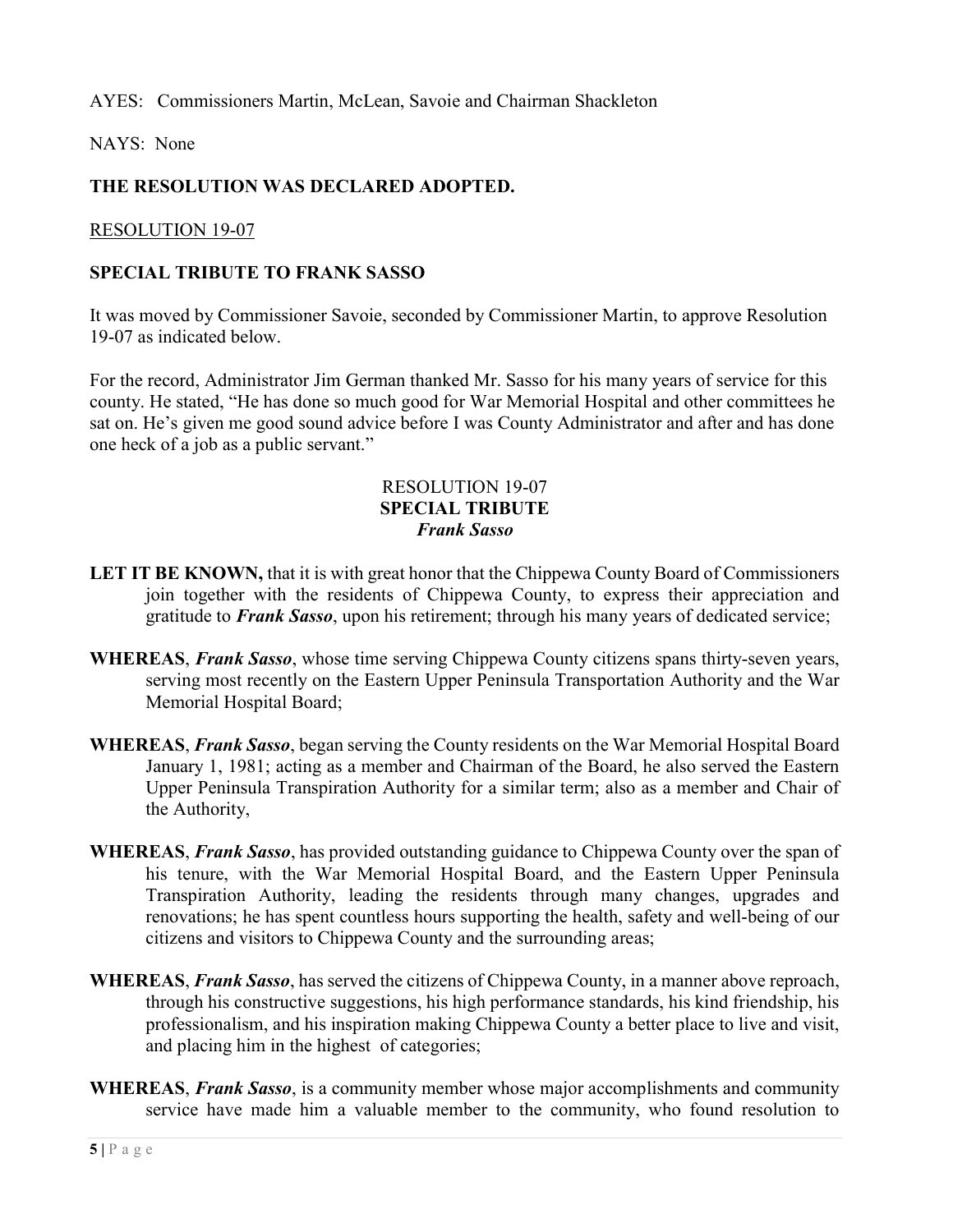problems and fought for solutions that were best.

### NOW, THEREFORE, BE IT RESOLVED, AS FOLLOWS:

 1. That is with great pride that the Chippewa County Board of Commissioners join together with the residents of Chippewa County, to congratulate and express their appreciation to Frank Sasso for his many years of community service, in helping to improve the health, safety and well-being of our citizens and visitors.

 2. That Chippewa County Board of Commissioners, on behalf of its residents, extends their continued best wishes and heartfelt thanks to Frank Sasso for his many years of professionalism, his community service, and his dedication to excellence in serving the people of this County.

### A VOTE WAS TAKEN AS FOLLOWS

AYES: Commissioners Martin, McLean, Savoie and Chairman Shackleton

NAYS: None

### THE RESOLUTION WAS DECLARED ADOPTED.

### RESOLUTION 19-08

### APRIL IS SEXUAL ASSAULT AWARENESS MONTH

It was moved by Commissioner McLean, seconded by Commissioner Martin, to approve Resolution 19-08 as follows:



# Sexual Assault Awareness Proclamation 19-08 April is Sexual Assault Awareness Month

WHEREAS, the statistics surrounding sexual assault are staggering where 1 in 3 women and 1 in 6 men experience experienced some form of contact sexual violence in their lifetime; One in four girls and one in six boys will be sexually abused before they turn 18 years old; sexual assault affects men, women, and children of all racial, cultural, and economic backgrounds; and

WHEREAS, in addition to the immediate physical and emotional; annually, rape costs the U.S. more than any other crime (\$127 billion) costs, sexual assault may also have associated consequences of post-traumatic stress disorder, substance abuse, depression, homelessness, eating disorder and suicide; and

WHEREAS, sexual assault can be devastating for not only the survivor, but also for the family and friends of the survivor; at the Diane Peppler Resource Center survivors are provided help to rebuild and rejuvenate their life after the trauma through services like counseling, civil legal assistance, housing assistance, safe shelter, and so much more and

WHEREAS, no one person, organization, or agency can eliminate sexual assault on their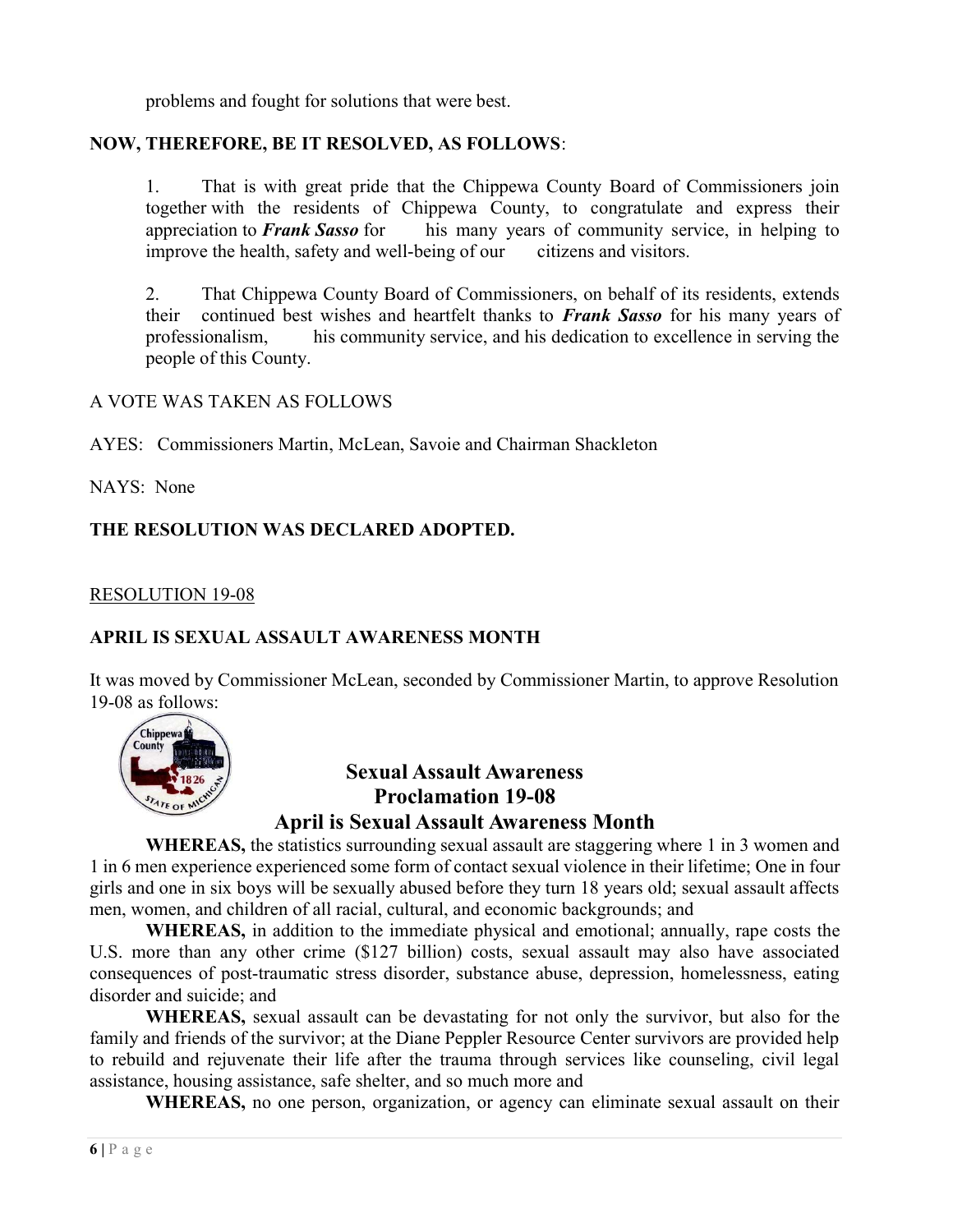own, but the community working together to educate the population about sexual violence, prevention, supporting survivors and their families, increasing support for the agencies that provide support services, and challenging the language that promotes the rape culture; and

WHEREAS, Sexual Assault Awareness Month provides an excellent opportunity for the communities to learn more about preventing sexual violence, how to get prevention education within the schools, and to hopefully increase the number of conversations our community can have about healthy relationships;

WHEREAS, a commitment to ensuring the safety of the citizens in the county through policy reviews, updating policies, and education of self, youth, and communities. Everyone deserves to feel safe from violence in their county, communities, and relationships.

NOW THEREFORE be it, Resolved, That we, the Chippewa County Board of Commissioners, do hereby proclaim the month of April, 2019, as Sexual Assault Awareness Month in Chippewa County.

## A VOTE WAS TAKEN AS FOLLOWS

AYES: Commissioners Martin, McLean, Savoie and Chairman Shackleton

NAYS: None

# THE RESOLUTION WAS DECLARED ADOPTED.

# STANDING COMMITTEE REPORTS

# FINANCE, CLAIMS AND ACCOUNTS COMMITTEE MEETING MINUTES

Commissioner Martin, Chairman – March 7, 2019

### AGENDA ITEMS

### Health Department - Environmental Health Policy 903 - Food Fees

The Committee was provided a comprehensive overview of the request to streamline, simplify and restructure the fixed food fees policy. The Health Department provided a food fees comparison of other health departments; which it appears Chippewa is a little bit higher but close to the others. Also, provided was a detailed breakdown of how the 168 facilities would be affected by the change requested and provided risk-based inspection schedule procedure, regarding the differences between Z and Y facilities. Discussion followed.

It was moved by Commissioner Martin, seconded by Commissioner McLean, to approve the amended Environmental Health Policy 903, Fixed Food, which was prepared on March 1, 2019, as presented. On a voice vote, the motion carried.

# Information Systems – ROD Scanner \$7,288.61

The Committee reviewed the three quotes and Information Systems breakdown on current equipment and the cost to replace with new equipment. The low quote of \$7,288.61 includes a trade-in of a \$450.00 credit with GovConnection, Inc.; and would be need to be approved and budgeted to be paid from Special Fund 256 – Register of Deeds Automation Fund.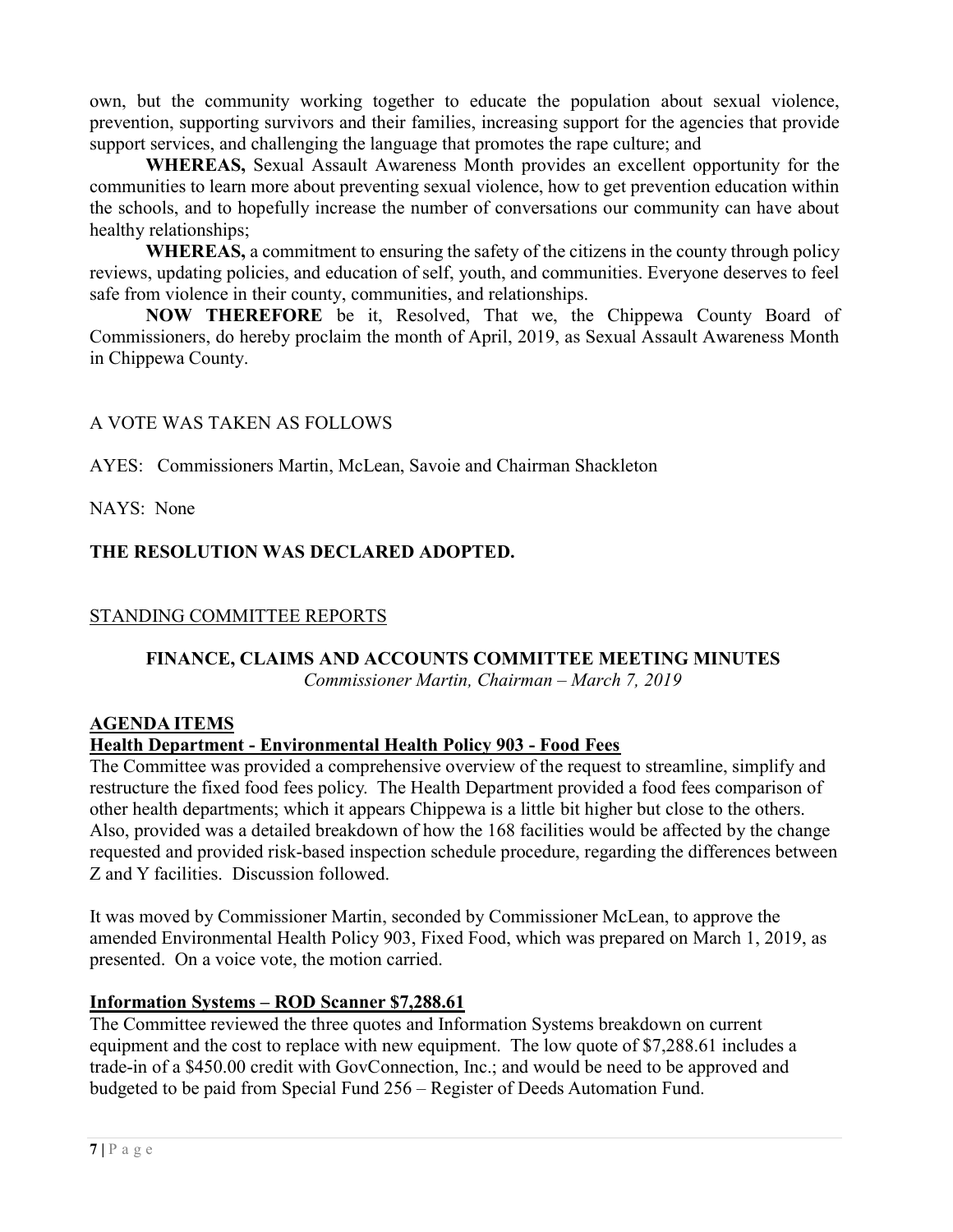It was moved by Commissioner Martin, seconded by Commissioner Savoie, to authorize the purchase and budget amendment for the purchase of a Production Scanner from GovConnection, Inc., at the cost of \$7,288.61, including trade-in, as quoted. On a voice vote, the motion carried.

# Administration – Aventric Technologies – 6 AED's

The Committee reviewed the invoice for the purchase of six (6) LP CR Plus AED's to continue to update the equipment in the Sheriff's Department; for the price of \$6,594.00 including a \$600.00 credit for six (6) used AED's. The Committee was asked to waive the purchasing policy, as Administration previously approved the transaction to receive the pricing.

It was moved by Commissioner Martin, seconded by Commissioner Savoie, to authorize and approve the purchase of six (6) new AED's from Aventric Technologies and to waive the County's purchasing policy, for the price of \$6,594.00, including trade-ins, as quoted. On a voice vote, the motion carried.

# Administration – Out-of-State Travel Sheriff Bitnar

The Committee reviewed a request for Sheriff Mike Bitnar to attend a Rural Sheriff's Opioid Crisis Conference; as he was nominated and chosen to represent the County for his efforts regarding the opioid crisis.

It was moved by Commissioner Martin, seconded by Commissioner Savoie, to authorize the out-of-state travel for Sheriff Mike Bitnar, to attend Rural Sheriff's Opioid Crisis Conference in Columbus, Ohio. On a voice vote, the motion carried.

# Administration – Bid Summaries

# Dodge Charger (1) with trade-in

The Committee reviewed the bid summary for the purchase of one (1) Dodge Charger Patrol Unit, with one bid received from O'Connor Chrysler Dodge Jeep Ram of \$25,543 less trade-in \$1,543.00; total price due \$24,000.00; and meeting bid specifications.

It was moved by Commissioner Martin, seconded by Commissioner Savoie, to approve the purchase of one (1) Dodge Charger Patrol Unit at the cost of \$24,000.00, which includes trade-in value of \$1,543.00 from O'Connor Chrysler Dodge Jeep Ram. On a voice vote, the motion carried.

# Mid-size SUV (2) with trade-in

The Committee received the bid summary for the purchase of two (2) Mid-size SUV's V-6 (AWD only) vehicles; two quotes were received one from O'Connor Chrysler Dodge Jeep Ram, for Dodge Journey's and one from Soo Motors Inc., for Ford Explorers. O'Connor having the lower prices of \$57,456.00 less trade-in \$1,500.00; total price due \$55,956.00 for two (2) 2019 Dodge Journey's.

The Committee received information from the Sheriff on the current shortage of vehicles, and his request to receive a 2018 Dodge Journey with added options of approximately \$7,000.00 instead of waiting 6 to 10 weeks for the delivery of the 2019 Dodge Journey.

It was moved by Commissioner Martin, seconded by Commissioner Savoie, to purchase one (1) 2018 Dodge Journey, with an additional option of approximately \$7,000 off the sales lot, instead of one (1) of the 2019 Dodge Journeys at the same price quoted; and to waive the County policy for its